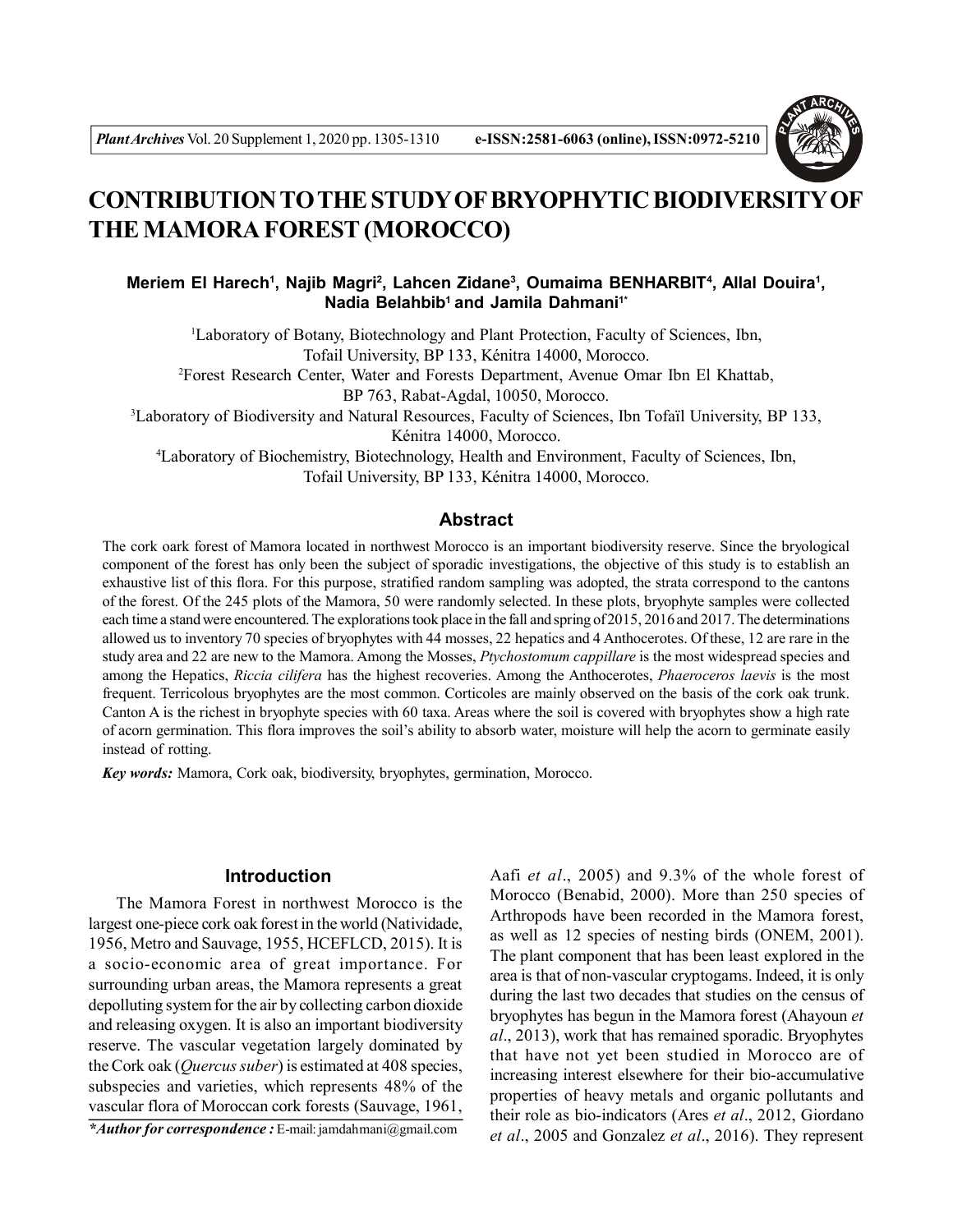between 15 000 (Gradstein *et al*., 2001) and 25000 species (Crum 2001) worldwide and thus constitute the second plant phylum after flowering plants (Mishler, 2001). It is therefore entirely justified to undertake the updating of the catalogue of bryophyte species in Morocco. To this end, the objective of this study is to establish an exhaustive list of bryophyte species in the Mamora forest.

# **Material and Method**

# **Study area, geographical location and description**

The Mamora forest is located in northwestern Morocco, along the Atlantic Ocean, between the longitudes 6° and 6°45' west and the latitudes 34° and 34°20' north (Fig. 1). It is part of a rectangle 60 km long, from west to east and 30 km wide, from north to south

(Aafi, 2006). Lepoutre in 1966 described it as a vast quaternary platform that extended from the Atlantic Ocean between Rabat and Kénitra, up to 70 km inland, it was then bounded to the south by the Bou-Regreg valley and the foothills of the Central Plateau and to the north by the Gharb plain.

The Mamora forest is the largest cork oak forest in the world. It covered more than 130000 ha at the beginning of the twentieth century (Emberger, 1939, Benabid, 2000). Today, it covers less than 60,000 ha (Benabid, 2000). This decline in the extent of cork oak in Mamora is mainly due to the substitution of this species by pine, eucalyptus and Australian acacias. The area occupied by cork oak in the Mamora is reduced to less than one-third of its potential surface area (HCEFLCD, 2004). The situation



**Fig. 1:** Geographical location of Mamora (Cantons A, B and C). Sampled parcel in a red.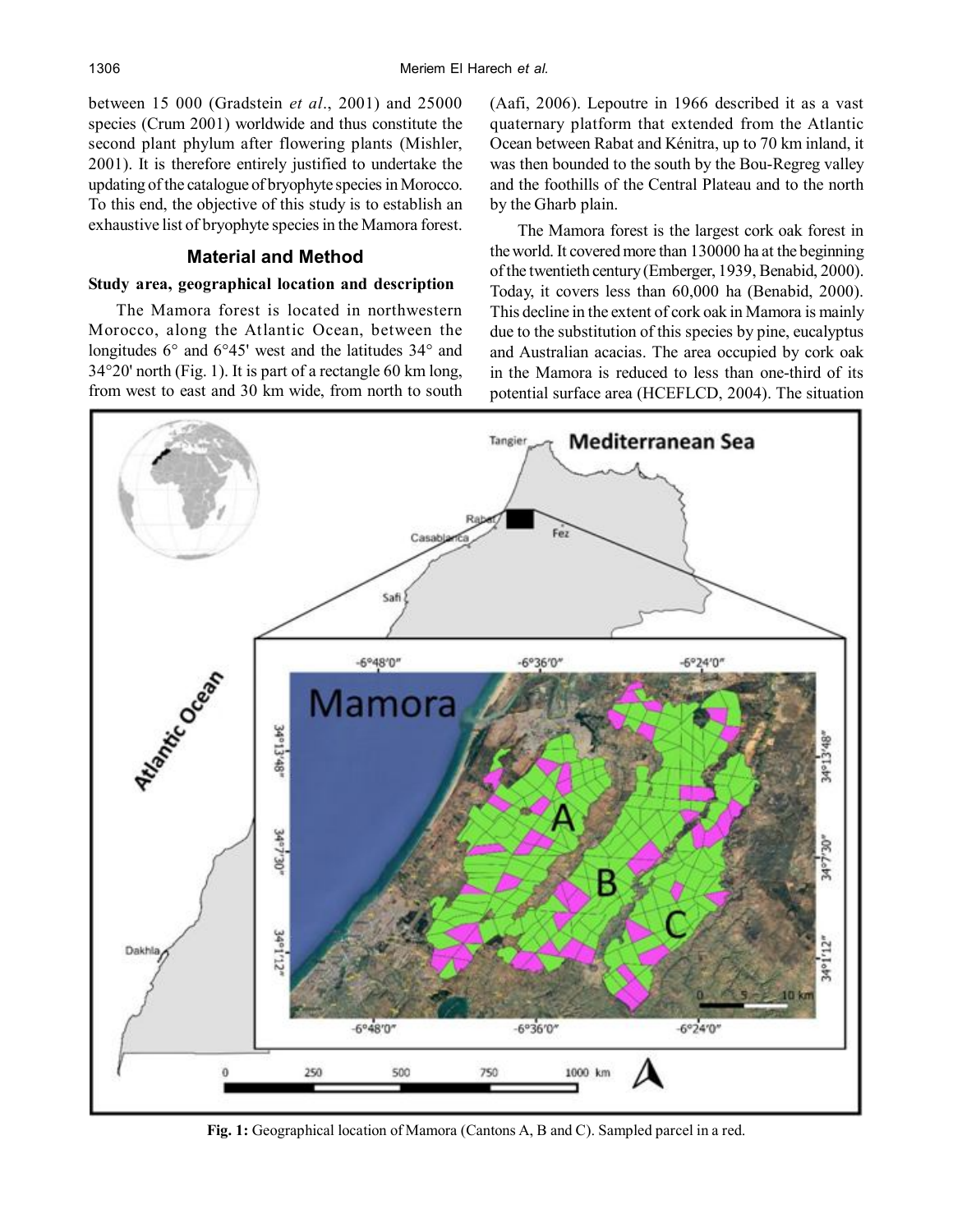|                  | <b>Species</b>               |             | $\frac{0}{0}$  |  |
|------------------|------------------------------|-------------|----------------|--|
| Family           |                              | Substratum  | Presence       |  |
| Aneuraceae       | Isothecium alopecurioides    | terricolous | 4              |  |
| Brachytheciaceae | Brachythecium rutabulum      | terricolous | 46             |  |
|                  | Brachythecium velutunum      | terricolous | 10             |  |
|                  | Homalothecium sericeum       | corticolous | 10             |  |
|                  | Rhynchostegium megapolitanum | terricolous | 6              |  |
|                  | Scorpiurium circinatum       | corticolous | 6              |  |
| <b>Bryaceae</b>  | Bryum argentum               | saxicolous  | 10             |  |
|                  | Bryum caespiticium           | terricolous | 40             |  |
|                  | Bryum dichotomum             | saxicolous  | 4              |  |
|                  | Bryum radiculosum            | saxicolous  | $\overline{4}$ |  |
|                  | Ptychostomum capillare       | terricolous | 92             |  |
|                  | Ptychostomum torquescens     | terricolous | 4              |  |
| Ditrichaceae     | Cheilothela chloropus        | terricolous | $\overline{4}$ |  |
|                  | Pleuridium acuminatum        | terricolous | 50             |  |
|                  | Pleuridium subulatum         | terricolous | $\overline{4}$ |  |
| Fabroniaceae     | Fabronia pusilla             | corticolous | 10             |  |
| Fissidentaceae   | Fissidens bryoides           | terricolous | 8              |  |
| Funariaceae      | Entosthodon fascicularis     | saxicolous  | $\overline{2}$ |  |
|                  | Entosthodon pulchellus       | saxicolous  | 6              |  |
|                  | Funaria hygrometrica         | terricolous | 30             |  |
|                  | Funariella curviseta         | saxicolous  | 2              |  |
|                  | Physcomitrium pyriforme      | terricolous | 4              |  |
| Leucobryaceae    | Campylopus introflexus       | corticolous | 16             |  |
|                  | Campylopus flexuosus         | corticolous | 6              |  |
| Orthotrichaceae  | Orthotrichum anomalum        | Corticoole  | $\overline{4}$ |  |
|                  | Orthotrichum diaphanum       | corticolous | 16             |  |
|                  | Orthotrichum lyellii         | corticolous | 6              |  |
|                  | Zygodon viridissimus         | terricolous | $\overline{2}$ |  |
| Pottiaceae       | Aloina ambigua               | terricolous | 12             |  |
|                  | Barbula convoluta            | saxicolous  | 28             |  |
|                  | Barbula unguiculata          | terricolous | 22             |  |
|                  | Didymodon fallax             | saxicolous  | 4              |  |
|                  | Didymodon tophaceus          | saxicolous  | $\overline{4}$ |  |
|                  | Didymodon vinealis           | saxicolous  | $\overline{4}$ |  |
|                  | Syntrichia laevipila         | corticolous | 4              |  |
|                  | Syntrichia ruralis           | corticolous | 10             |  |
|                  | Timmiella barbuloides        | terricolous | 10             |  |
|                  | Tortella flavovirens         | saxicolous  | 30             |  |
|                  | Tortella nitida              | saxicolous  | 4              |  |
|                  | Tortella squarrosa           | terricolous | 16             |  |

**Table 1:** Mosses of cork oak forest of Mamora.

(A, B, C, D and E) delimited by four depressions where wadis flow northward. These cantons are subdivided into 33 groups, containing a total of 448 parcels and 23 enclaves (HCEFLCD, 2013).

The bioclimate of this cork forest is subhumid with warm winter in its western part and semi-arid with temperate winter in its central and eastern part (HCEFLCD, 2013, Benabid, 2000 and Aafi, 2007), determining a decreasing rainfall gradient from west to east. Rainfall thus varies from 300 to 680 mm (HCEFLCD, 2013). Intra-annual variability is of the order of 120 mm in December (most watered month) and 0.5 mm in July (driest month) (Fig. 2). Maximum temperatures range from 26.1°C to 35.5°C and minimum from 5°C to 8.2°C (HCEFLCD, 2013). The altitude is barely 7m at the level of the Atlantic coast. It increases towards the east to reach 290 m at the level of the city of Kémisset (Metro and Sauvage, 1955, HCEFLCD, 2013).

From a pedological point of view, the domanial massif presents various types of soils whose differentiation is essentially based on the thickness of the sand layers that cover the red clays of the Mamora, the nature of the covering sands and the more or less brutal transition from sands to deep clays (HCEFLCD, 2011). According to HCEFLCD (2013), a distinction is then made between (i) shallow beige sands on clay in the southern part of cantons C, D and E, (ii) deep beige sands on clay in the northern part of cantons C, D and E, (iii) beige sands resting on red sands on clay which constitute the dune relief of cantons A and B and (iv) hydromorphic soils located in the lowlands that are covered by temporary or permanent dayas.

#### **Sampling method**

This work is carried out in cantons Sematophyllaceae *Sematophyllum substrumulosum* corticolous 16 A, B and C. Cantons E and D were excluded because they are largely private enclaves. The adopted sampling is randomly stratified. We then considered the three cantons A, B and C as strata whose elevation, bioclimate, precipitation and temperatures as well as the thickness

is aggravated by overgrazing, herds are pushed back to the much more hospitable cork forests compared to forest formations organized by exotic species such as Eucalyptus, whose undergrowth is almost absent (Dahmani, 2005). The Mamora is divided from west to east into five cantons

*Tortula marginata* saxicolous 6 *Tortula muralis* saxicolous 20 *Trichostomum crispulum* terricolous 8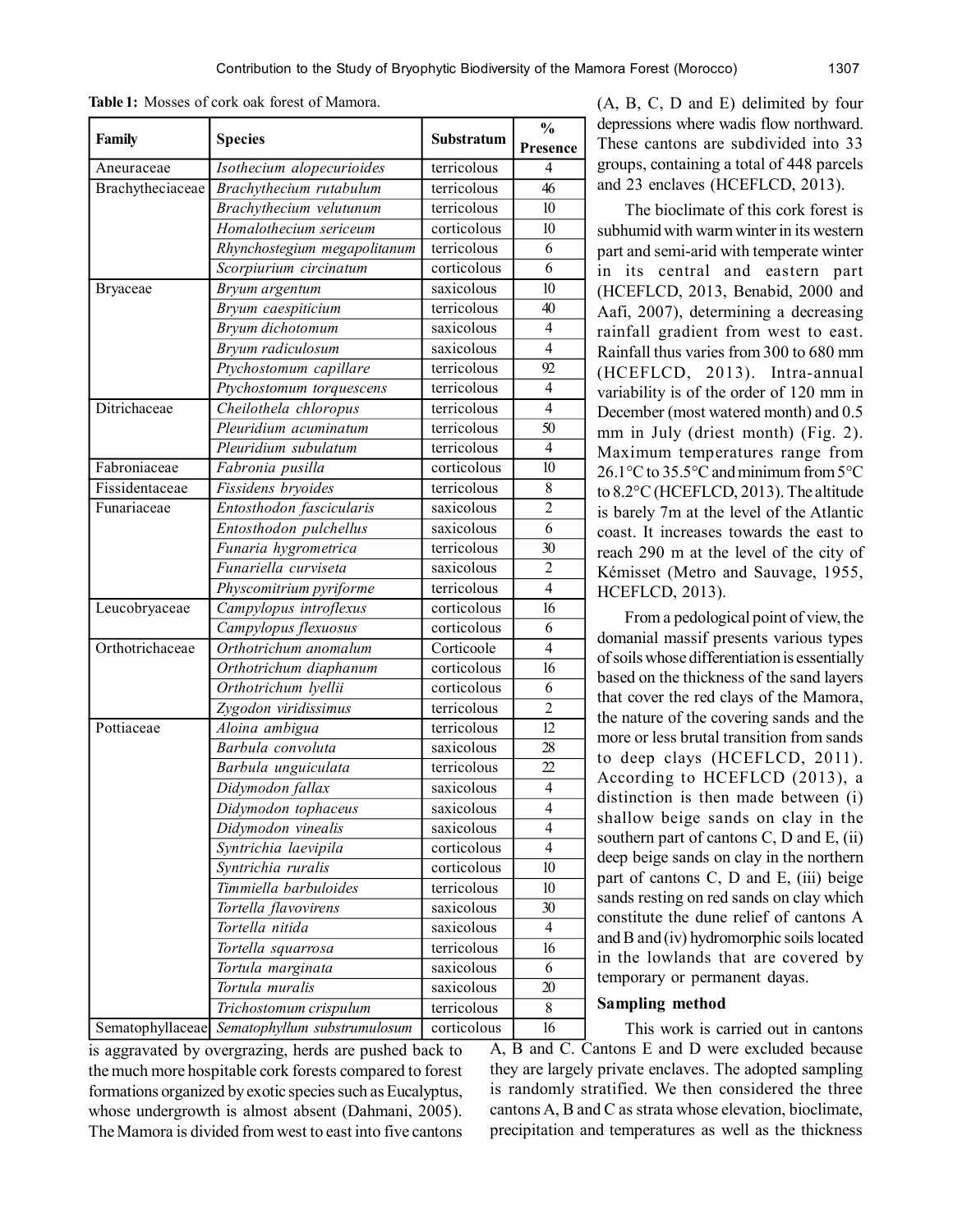|                  | <b>Species</b>                    |             | Presence       |
|------------------|-----------------------------------|-------------|----------------|
| Family           |                                   | Substratum  | rate           |
| Anthocerothaceae | Anthoceros agrestis               | Terricolous | 4              |
|                  | Anthoceros punctacus              | Terricolous | $\overline{4}$ |
|                  | Phymatoceros bulbiculosus         | Terricolous | $\overline{2}$ |
| Corsiniaceae     | Corsinia coriandrina              | Terricolous | 8              |
| Fossombroniaceae | Fossombronia caespitiformis       | Terricolous | $\overline{4}$ |
|                  | Fossombronia caespitiformis       | Terricolous | $\overline{2}$ |
|                  | subsp. multispira                 |             |                |
|                  | Fossombronia pusilla              | Saxicolous  | 4              |
| Jubulaceae       | Frullania dilatata                | Corticolous | $\overline{2}$ |
| Lunulariaceae    | Lunularia cruciata                | Saxicolous  | $\overline{6}$ |
| Notothyladaceae  | Phaeoceros laevis                 | Terricolous | 12             |
| Oxymitraceae     | Oxymitra incrassata               | Terricolous | 6              |
| Ricciaceae       | Riccia canaliculata               | Terricolous | 10             |
|                  | Riccia cavernosa                  | Terricolous | 4              |
|                  | Riccia ciliifera                  | Terricolous | 24             |
|                  | Riccia crozalsii                  | Terricolous | $\overline{2}$ |
|                  | Riccia crystallina                | Terricolous | $\overline{4}$ |
|                  | Riccia fluitans                   | Hygrophilic | $\overline{2}$ |
|                  | Riccia gougetiana                 | Terricolous | 24             |
|                  | Riccia huebeneriana               | Terricolous | $\overline{2}$ |
|                  | Riccia lamellosa                  | Terricolous | $\overline{2}$ |
|                  | Riccia macrocarpa                 | Terricolous | $\overline{2}$ |
|                  | Riccia sorocarpa                  | Terricolous | $\overline{4}$ |
|                  | Riccia warstorfii var. subinermis | Terricolous | $\overline{c}$ |
| Sphaerocarpaceae | Sphaerocarpus michellii           | Terricolous | $\overline{2}$ |
| Targioniaceae    | Targionia hypophylla              | Saxicolous  | $\overline{4}$ |
|                  | Targionia lorbeeriana             | Saxicolous  | $\overline{2}$ |

**Table 2:** Hepatics and Anthocerotes of cork oak forest of Mamora.

of the sand layer vary from west to east. Out of a total of 245 plots in cantons A, B and C, 50 sampling stations were selected randomly, taking care to avoid plots containing private enclaves (Fig. 1). The proportional random stratified sampling was performed on Excel using the function *alea*.

Bryophytes were harvested in the fall and spring of 2014, 2015 and 2016 with further surveys in the spring. In these ecosystems, spring is the most favorable season to observe the majority of species under best conditions, especially with the sporophyte that is necessary for identification. The number of samples can be up to 25 in stations with high muscular coverage. All bryophyte stands encountered in the field were sampled for laboratory determination based on macroscopic and microscopic characteristics. The identified taxa are stored in the laboratory's herbarium. The determination keys used were those of Augier (1966), Smith (1990 and 2004), Coudreuse (2005), Casas et *al.,* (2006 and 2009). The nomenclature adopted is based on that of the list of Mediterranean species (Ros *et al*., 1999), (Ros *et al*.,

2007) and (Ros *et al*., 2013). The list of bryophyte species is presented in a table by family, substrate type and presence rate. The presence rate is calculated according to the number of stations in which the taxon appears in relation to the total number of stations.

## **Results**

Exploration of the 50 stations of the Mamora forest allowed us to inventory 70 species related to 38 genera and 21 families (Tables 1 and 2). Mosses are dominant with 44 species (62.85% of the whole population) (Table 1), Hepatics are represented by 22 species (31.42%) and Anthocerotes by only 4 species (5.71%) (Table 2). Tables 1 and 2 show the bryophyte species by family, substrate and presence rate. Table 3 shows bioclimate, soil type and specific richness of bryophytes in the three cantons.

### **Discussion**

Explorations carried out through the cork forest of Mamora over three years have enabled the census of 70 species of bryophytes that floristic analysis allowed to link to 21 families, 4 of which are clearly dominant, these are Pottiaceae

(15 species), Ricciaceae (12 species), Bryaceae (6 species) and Brachytheciaceae (5 species) (Table 1 and 2). These families alone account for 38 species or 54.28% of the whole population. The other families (17 taxa) contribute to 45.71% of the total population.

After comparison with previous work (Ahayoun, 2013), 22 species are observed for the first time in Mamora, including 21 mosses and a single hepatic. These taxa are: *Isothecium alopecurioides, Homalothecium sericeum, Scorpiurium circinatum, Bryum radiculosum*, *Cheilothela chloropus*, *Funariella curviseta, Entosthodon pulchellus, Campylopus introflexus, Campylopus flexuosus*, *Orthotrichum anomalum, Orthotrichum lyellii*, *Aloina ambigua, Barbula convoluta*, *Barbula unguiculata*, *Didymodon tophaceus*, *Didymodon fallax, Tortella flavovirens, Tortella nitida, Tortella squarrosa, Tortula marginata, Syntrichia ruralis* and *Fossombronia caespitiformis* subsp*. multispira.*

The most widespread species in the study site is essentially *Ptychostomum capillare*, which is found in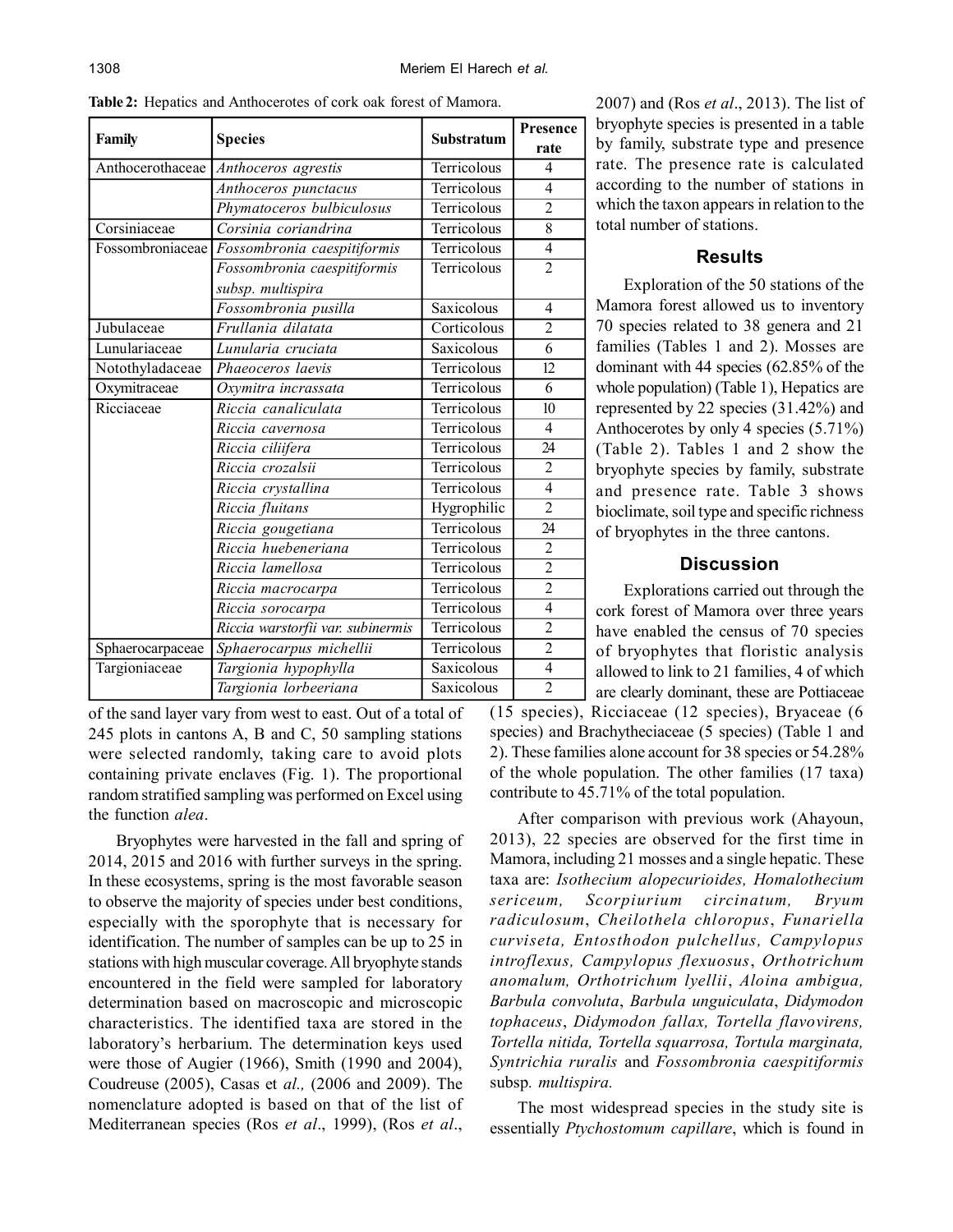Table 3: Species richness, Bioclimate and soil of the three cantons in Mamora hinder the diversification of bryophytes. forest.

|   | Cantons   Bioclimate   Soil type |                                             | specific richness<br>of bryophytes |
|---|----------------------------------|---------------------------------------------|------------------------------------|
| А |                                  | Sub-humid deep beige sands on clay          |                                    |
| B |                                  | Sub-humid   medium deep beige sands on clay |                                    |
|   | Semi-arid                        | shallow beige sands on clay                 |                                    |

almost all samples (about 92%), followed by *Pleuridium acuminatum* (50%), *Brachythecium rutabulum* (46%) and *Bryum caespiticium* (40%). all these species are terricolous. Rare species, meaning those found in only two stations in the study area, are: *Zygodon viridissimus, Fossombronia caespitiformis* subsp*. multisp., Frullania dilatata, Riccia crozalsii, Riccia fluitans, Riccia huebeneriana, Riccia lamellosa, Riccia macrocarpa, Riccia warstorfii* var*. subinermis, Sphaerocarpus michellii, Targionia lorbeeriana, Phymatoceros bulbiculosus.* They are all species that like humidity and appear after the rains but they dry out very quickly.

Among the Hepatics, *Riccia ciliifera* appears during the first rains in autumn, but it flowers in spring, it is the most widespread species*.* All Anthocerotes are terricolous, *Phaeroceros laevis*, which is the most frequently encountered taxon, occupies the wet cracks of the clayey sand slopes.

The majority of the inventoried species (55.7%) are terricolous. They are found on the moist soil of the Mamora. The epiphytes are all corticolous (17.1%). They are found on the cork oak trunk: *Campylopus introflexus*, *Campylopus flexuosus*, *Fabronia pusilla*, *Homalothecium sericeum*, *Orthotrichum anomalum*, Orthotrichum *diaphanum*, *Orthotrichum lyellii*, *Scorpiurium circinatum*, *Sematophyllum substrumulosum*, *Syntrichia laevipila*, *Syntrichia ruralis* and *Frullania dilatata*. Saxicolous species (25.7%) occur on sandstone blocks that appear sporadically. Only one species is aquatic, *Riccia fluitans* that were sampled in plot A-IV-6 (Canton A) in a water flow that dries out in summer.

The specific diversity in bryophytes is highest in canton A (60 taxa), which can be explained by the frequency of small temporary pools that appear where the clay layer is exposed and by the proximity of the coast that provides the area with moisture to compensate for the dryness of sandy soils that are generally deep and sometimes dune-like. The proliferation of bryophytes occurs after rain and a brief period of sunshine. Canton B, with a specific population of only 28 taxa (Table 3), is characterized by a sparse forest formation, a very poor undergrowth and a compacted soil. All these factors Canton C, whose bioclimate is semi-arid, has a specific richness of 34 taxa with large recoveries, this is explained by the fact that this canton, where the clay layer is close to the surface, is characterized by an abundance of temporary pools.

The arborescent stratum of the Mamora is dominated by cork oak. The latter is rarer in the shrub stratum and practically non-existent in the herbaceous stratum, especially in the forest edges. We found that, where the muscular layer exists in the presence of an undergrowth, acorn germination is observed. This could be explained by the fact that bryophytes, by improving the soil's water retention capacity, promote the germination of acorns that rot in place where the muscular layer is absent. It should also be noted that bryophytes are more diversified and abundant when the woody and herbaceous undergrowth is significant.

#### **Conclusion**

The harvest of bryophytes according to a stratified random sampling in Mamora forest during the fall and spring of 2014, 2015 and 2016 allowed us to identify 70 species, including 44 mosses, 22 hepatics and 4 anthocerotes. This important diversity would be related to the environmental conditions that favor the establishment of bryophytes. Indeed, the Mamora area with the highest number of bryophyte species is canton A, where the bioclimate is sub-humid and the soil is moistened by temporary and permanent dayas that appear each time the sands are not deep and the clays are surfacing. In canton C, bryophytes show significant recoveries related to soil moisture that is maintained by the clay layer near the surface. The bryoflora of Mamora forest helps to improve the retention and infiltration of rainwater, which is no longer lost through dripping. Moisture thus preserved promotes the germination of acorns and subsequently the regeneration of cork oak.

#### **References**

- Aafi A. (2007). Etude de la diversité floristique de l'écosystème de chêne-liège de la forêt de la Maamora, Thèse de doctorat d'Etat Es-Science Agronomique, I.A.V Hassan II, Rabat, 190.
- Ahayoun K., A. Ouazzani Touhami, R. Benkirane and A. Douira 2013. Catalogue bibliographique des Bryophytes du Maroc (1913-2011). *Journal of Animal & Plant Sciences.*, **17(1):** 2433-2513.
- Ares A., J.R. Aboal, A. Carballeira, S. Giordano, P. Adamo and J.A. Fernández (2012). Moss bag biomonitoring: A methodological review. *Science of the Total Environment*., **432 (2012):** 143-158.